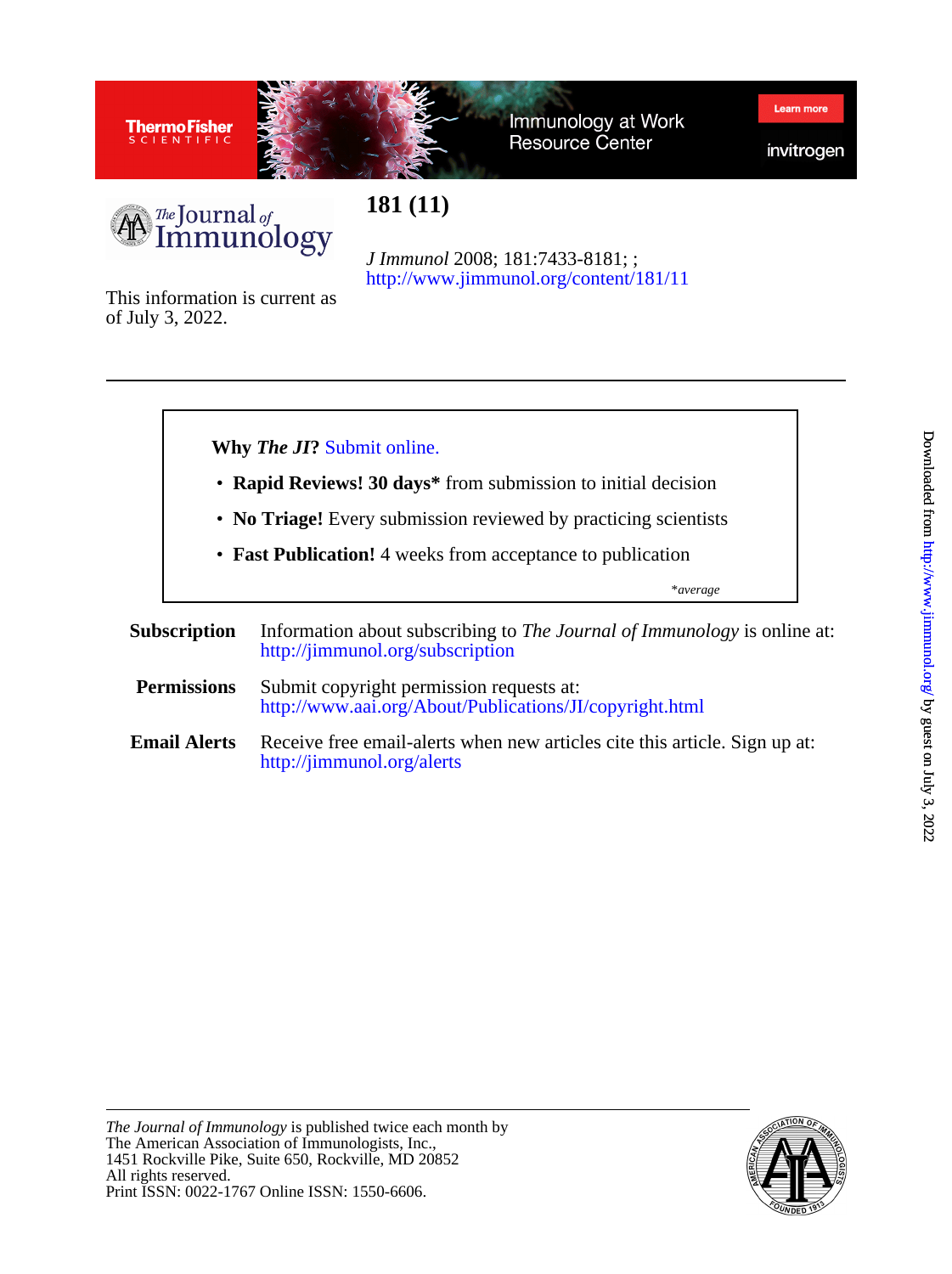**Table of Contents Table of Contents**

VOL. 181 NO. 11 December 1, 2008 Pages 7433–8184

# <sup>7433</sup> **In this Issue**

## **Pillars of Immunology**

- 7435 Bringing the Thymus to the Bench *Graham Anderson and Eric J. Jenkinson*
- 7437 Pillars Article: Generation of T-cell Function in Organ Culture of Foetal Mouse Thymus. I. Mitogen Responsiveness. 1976. *Clin. Exp. Immunol.* 23: 347–354. *J. H. Robinson and J. J. T. Owen*

# **Cutting Edge**

- 7445 Cutting Edge: CD4<sup>+</sup> T Cell-Derived IL-2 Is Essential for Help-Dependent Primary CD8<sup>+</sup> T Cell Responses *Elizabeth B. Wilson and Alexandra M. Livingstone*
- 7449 Cutting Edge: The *Idd3* Genetic Interval Determines Regulatory T Cell Function through  $CD11b^+CD11c^-$  APC *Ana C. Anderson, Rucha Chandwaskar, David H. Lee, and Vijay K. Kuchroo*
- 7453 Cutting Edge: Viral Infection Breaks NK Cell Tolerance to "Missing Self" *Joseph C. Sun and Lewis L. Lanier*
- 7458 Cutting Edge: Selective Blockade of LIGHT-Lymphotoxin  $\beta$  Receptor Signaling Protects Mice from Experimental Cerebral Malaria Caused by *Plasmodium berghei* ANKA *Louise M. Randall, Fiona H. Amante, Yonghong Zhou, Amanda C. Stanley, Ashraful Haque, Fabian Rivera, Klaus Pfeffer, Stefanie Scheu, Geoff R. Hill, Koji Tamada, and Christian R. Engwerda*
- 7463 Cutting Edge: Members of the *Staphylococcus aureus* Extracellular Fibrinogen-Binding Protein Family Inhibit the Interaction of C3d with Complement Receptor 2 *Daniel Ricklin, Salome K. Ricklin-Lichtsteiner, Maciej M. Markiewski, Brian V. Geisbrecht, and John D. Lambris*
- 7468 Cutting Edge: Migration of Langerhans Dendritic Cells Is Impaired in Autoimmune Dermatitis *Anna U. Eriksson and Ram Raj Singh*

On the cover: Langerhans dendritic cells in the skin. Immunofluorescence staining of MHC class II (green) and langerin (blue) in epidermal sheets freshly isolated from the ear skin of a normal adult mouse. Confocal images show that all MHCII<sup>+</sup> cells in the epidermis express langerin and are called Langerhans cells. Eriksson, A. U., and R. R. Singh. 2008. Cutting Edge: Migration of Langerhans dendritic cells is impaired in autoimmune dermatitis. *J. Immunol.* 181: 7468 –7472.

*The Journal of Immunology* (ISSN 0022-1767) is published twice each month by The American Association of Immunologists, Inc., 9650 Rockville Pike, Bethesda, MD 20814-3994, Phone: 301-634-7197, Fax: 301-634-7829. Subscription term: New subscriptions and renewals begin January 1 and expire one year later (see http://www.jimmunol.org/subscriptions for prices and details). A special rate is available to members of The American Association of Immunologists, Inc. (see http://www.aai.org/ membership). The American Association of Immunologists, Inc., is not responsible for undeliverable issues. Replacement issues can be obtained, if available, at the regular price of single issues (see http://www.jimmunol.org/pdf/single\_issue\_purchase.pdf). Reprints of individual articles are available only from authors. Periodicals postage paid at Bethesda, MD 20814-3994, and at additional mailing offices. Country of origin U.S.A. Printed on acid-free recyclable paper. Postmaster: Send address changes 60 days in advance to *The Journal of Immunology,* Subscription Department, 9650 Rockville Pike, Bethesda, MD 20814-3994. Copyright © 2008 by The American Association of Immunologists, Inc.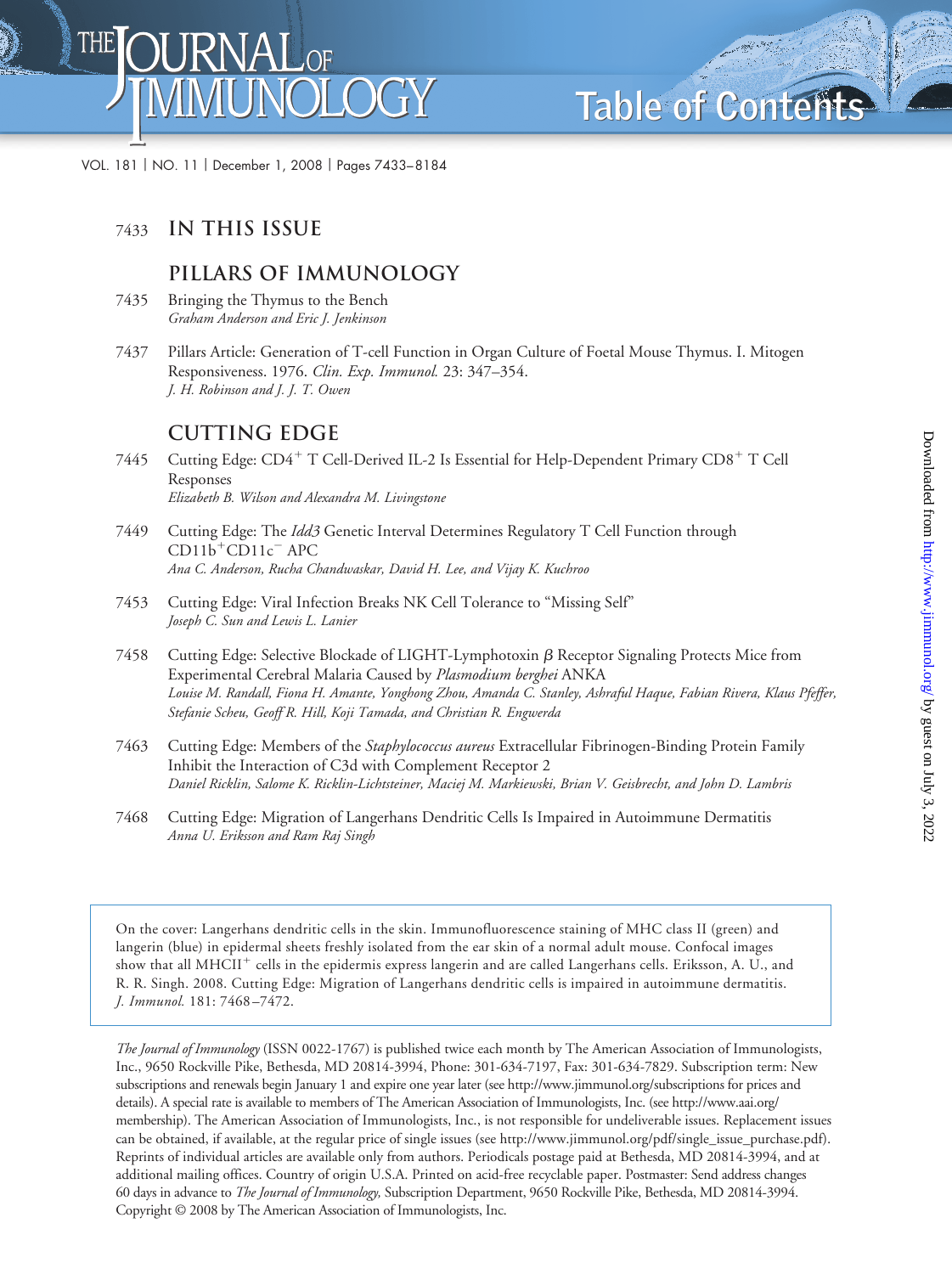## **Cellular Immunology and Immune Regulation**

- 7473 Requirement of IL-17RA in Con A Induced Hepatitis and Negative Regulation of IL-17 Production in Mouse T Cells *Takako Nagata, Laura McKinley, Jacques J. Peschon, John F. Alcorn, Shean J. Aujla, and Jay K. Kolls*
- 7480 Increased Osteopontin Expression in Dendritic Cells Amplifies IL-17 Production by CD4<sup>+</sup> T Cells in Experimental Autoimmune Encephalomyelitis and in Multiple Sclerosis *Gopal Murugaiyan, Akanksha Mittal, and Howard L. Weiner*
- 7489 NK Cells Induce Apoptosis in Tubular Epithelial Cells and Contribute to Renal Ischemia-Reperfusion Injury *Zhu-Xu Zhang, Shuang Wang, Xuyan Huang, Wei-Ping Min, Hongtao Sun, Weihua Liu, Bertha Garcia, and Anthony M. Jevnikar*
- 7499 Inhibition of the Alloimmune Response through the Generation of Regulatory T Cells by a MHC Class II-Derived Peptide *Weiping Zang, Marvin Lin, Safa Kalache, Nan Zhang, Bernd Kru¨ger, Ana Maria Waaga-Gasser, Martin Grimm, Wayne Hancock, Peter Heeger, Bernd Schro¨ppel, and Barbara Murphy*
- 7507 Lin<sup>-</sup>Sca1<sup>+</sup>Kit<sup>-</sup> Bone Marrow Cells Contain Early Lymphoid-Committed Precursors That Are Distinct from Common Lymphoid Progenitors *Ritu Kumar, Valentina Fossati, Mason Israel, and Hans-Willem Snoeck*
- 7514 Resolution of Unique Sca-1<sup>high</sup>c-Kit<sup>-</sup> Lymphoid-Biased Progenitors in Adult Bone Marrow *Benjamin C. Harman, Daniel L. Northrup, and David Allman*
- 7525 Retinal Pigment Epithelium-Derived CTLA-2 $\alpha$  Induces TGF $\beta$ -Producing T Regulatory Cells *Sunao Sugita, Shintaro Horie, Orie Nakamura, Yuri Futagami, Hiroshi Takase, Hiroshi Keino, Hiroyuki Aburatani, Nobuhiko Katunuma, Kazumi Ishidoh, Yoshimi Yamamoto, and Manabu Mochizuki*
- 7537 Deregulation of c-Myc Confers Distinct Survival Requirements for Memory B Cells, Plasma Cells, and Their Progenitors *Sefat E. Khuda, William M. Loo, Siegfried Janz, Brian Van Ness, and Loren D. Erickson*
- 7550 Targeting the Neonatal Fc Receptor for Antigen Delivery Using Engineered Fc Fragments *Wentao Mi, Sylvia Wanjie, Su-Tang Lo, Zhuo Gan, Beatrix Pickl-Herk, Raimund J. Ober, and E. Sally Ward*
- 7562 Uncoupling of Induced Protein Processing from Maturation in Dendritic Cells Exposed to a Highly Antigenic Preparation from a Helminth Parasite *Fraser A. Marshall and Edward J. Pearce*
- 7571 Transplantation of Bone Marrow Transduced to Express Self-Antigen Establishes Deletional Tolerance and Permanently Remits Autoimmune Disease *James Chan, Ee Jun Ban, Keng Hao Chun, Shunhe Wang, B. Thomas Ba¨ckstro¨m, Claude C. A. Bernard, Ban-Hock Toh, and Frank Alderuccio*
- 7581 A New Approach to the Blocking of Alloreactive T Cell-Mediated Graft-versus-Host Disease by In Vivo Administration of Anti-CXCR3 Neutralizing Antibody *Shan He, Qi Cao, Yuhua Qiu, Jianqing Mi, Jingwu Z. Zhang, Min Jin, Hailiang Ge, Stephen G. Emerson, Yi Zhang, and Yanyun Zhang*
- 7593 Drak2 Regulates the Survival of Activated T Cells and Is Required for Organ-Specific Autoimmune Disease *Maureen A. McGargill, Carmen Choy, Ben G. Wen, and Stephen M. Hedrick*
- 7606 Enhanced T Cell Apoptosis within *Drak2*-Deficient Mice Promotes Resistance to Autoimmunity *Stephanie J. Ramos, Jeniffer B. Hernandez, Martina Gatzka, and Craig M. Walsh*
- 7617 The Erk2 MAPK Regulates CD8 T Cell Proliferation and Survival *Warren N. D'Souza, Chiung-Fang Chang, April M. Fischer, Manqing Li, and Stephen M. Hedrick*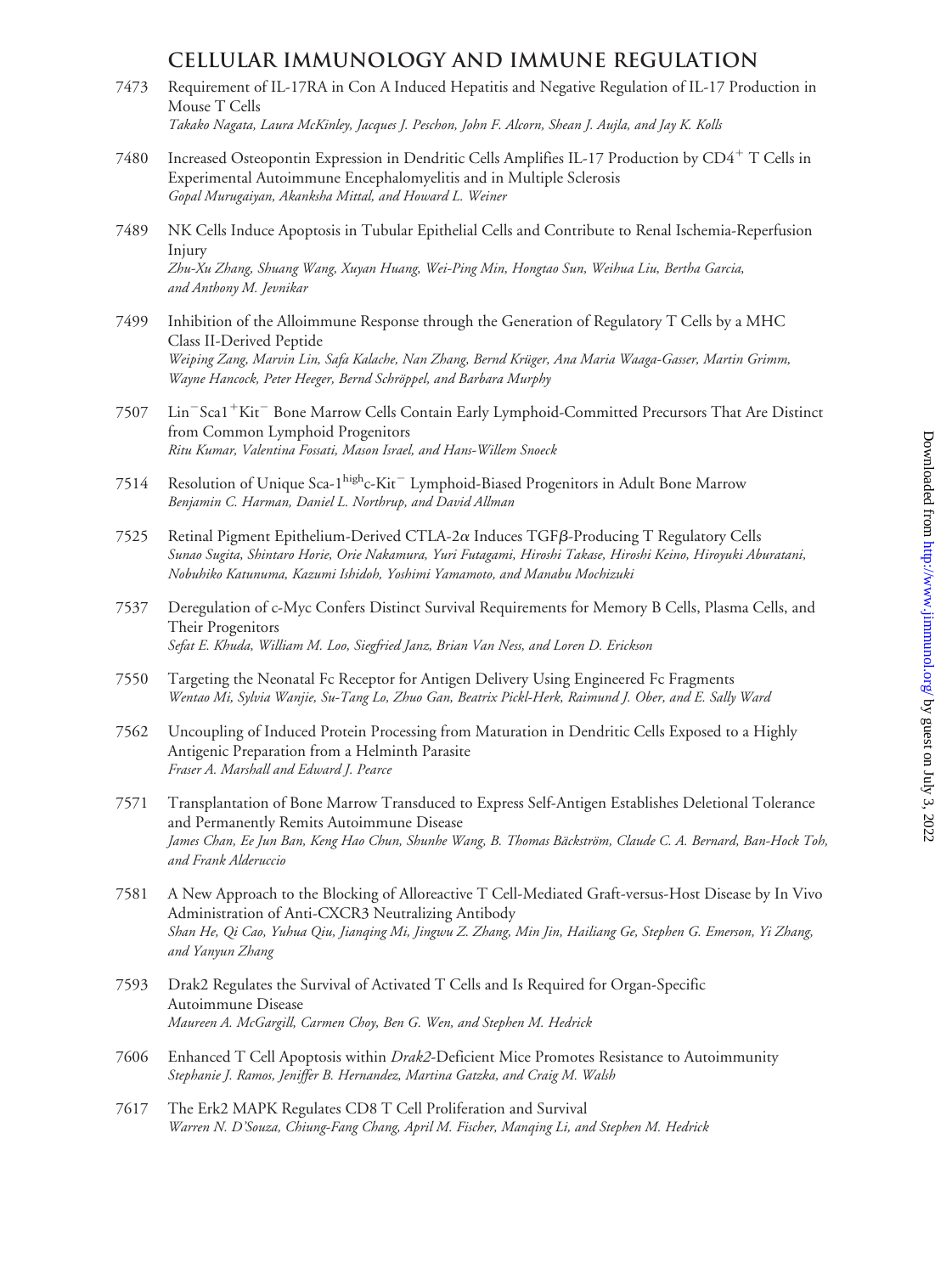- 7630 The Immunosuppressor Mycophenolic Acid Kills Activated Lymphocytes by Inducing a Nonclassical Actin-Dependent Necrotic Signal Benjamin Chaigne-Delalande, Gwendaline Guidicelli, Lionel Couzi, Pierre Merville, Walid Mahfouf, Stéphane Bouchet, *Mathieu Molimard, Benoit Pinson, Jean-François Moreau, and Patrick Legembre*
- 7639 Signals and Sequences That Control CD28 Localization to the Central Region of the Immunological Synapse *Mariano Sanchez-Lockhart, Beth Graf, and Jim Miller*
- 7649 Abnormal Regulatory and Effector T Cell Function Predispose to Autoimmunity following Xenogeneic Thymic Transplantation *Yasuhiro Fudaba, Takashi Onoe, Meredith Chittenden, Akira Shimizu, Juanita M. Shaffer, Roderick Bronson, and Megan Sykes*
- 7660 Galectin-9 Increases Tim-3<sup>+</sup> Dendritic Cells and CD8<sup>+</sup> T Cells and Enhances Antitumor Immunity via Galectin-9-Tim-3 Interactions *Keiko Nagahara, Tomohiro Arikawa, Souichi Oomizu, Keiichi Kontani, Atsuya Nobumoto, Hiroaki Tateno, Kota Watanabe, Toshiro Niki, Shigeki Katoh, Minoru Miyake, Syun-Ichiro Nagahata, Jun Hirabayashi, Vijay K. Kuchroo, Akira Yamauchi, and Mitsuomi Hirashima*
- 7670 Targeting Poly(I:C) to the TLR3-Independent Pathway Boosts Effector CD8 T Cell Differentiation through IFN- $\alpha/\beta$ *Soo M. Ngoi, Michael G. Tovey, and Anthony T. Vella*
- 7681 Dynamic Modulation of CCR7 Expression and Function on Naive T Lymphocytes In Vivo *Mirjam R. Britschgi, Alexander Link, Tonje Katrine A. Lissandrin, and Sanjiv A. Luther*
- 7689 Retinoic Acids Are Potent Inhibitors of Spontaneous Human Eosinophil Apoptosis *Shigeharu Ueki, Gulixian Mahemuti, Hajime Oyamada, Hikari Kato, Junko Kihara, Masako Tanabe, Wataru Ito, Takahito Chiba, Masahide Takeda, Hiroyuki Kayaba, and Junichi Chihara*
- 7699 The Role of Thymic Stromal Lymphopoietin in CD8<sup>+</sup> T Cell Homeostasis *Yrina Rochman and Warren J. Leonard*
- 7706 The Phosphoinositide 3-Kinase-Dependent Activation of Btk Is Required for Optimal Eicosanoid Production and Generation of Reactive Oxygen Species in Antigen-Stimulated Mast Cells *Hye Sun Kuehn, Emily J. Swindle, Mi-Sun Kim, Michael A. Beaven, Dean D. Metcalfe, and Alasdair M. Gilfillan*
- 7713 An In Vitro System to Model the Establishment and Reactivation of HIV-1 Latency *Alessandra Marini, Jill M. Harper, and Fabio Romerio*
- 7721 Enhancement in Specific  $CDS<sup>+</sup> T$  Cell Recognition of EphA2<sup>+</sup> Tumors In Vitro and In Vivo after Treatment with Ligand Agonists *Amy K. Wesa, Christopher J. Herrem, Maja Mandic, Jennifer L. Taylor, Cecilia Vasquez, Mayumi Kawabe, Tomohide Tatsumi, Michael S. Leibowitz, James H. Finke, Ronald M. Bukowski, Elizabeth Bruckheimer, Michael S. Kinch, and Walter J. Storkus*
- 7728 Self-Antigen Prevents CD8 T Cell Effector Differentiation by CD134 and CD137 Dual Costimulation *Suman Bandyopadhyay, Meixiao Long, Harry Z. Qui, Adam T. Hagymasi, Aaron M. Slaiby, Marianne A. Mihalyo, Hector L. Aguila, Robert S. Mittler, Anthony T. Vella, and Adam J. Adler*
- 7738 Photoaffinity Antigens for Human  $\gamma\delta$  T Cells *Ghanashyam Sarikonda, Hong Wang, Kia-Joo Puan, Xiao-hui Liu, Hoi K. Lee, Yongcheng Song, Mark D. Distefano, Eric Oldfield, Glenn D. Prestwich, and Craig T. Morita*
- 7751 Coexpression of TGF- $\beta$ 1 and IL-10 Enables Regulatory T Cells to Completely Suppress Airway Hyperreactivity *Katrin Presser, Dorothee Schwinge, Michael Wegmann, Samuel Huber, Steffen Schmitt, Alexander Quaas, Joachim H. Maxeiner, Susetta Finotto, Ansgar W. Lohse, Manfred Blessing, and Christoph Schramm*
- 7759 Rapid Deletion of Antigen-Specific CD4 T Cells following Infection Represents a Strategy of Immune Evasion and Persistence for *Anaplasma marginale Sushan Han, Junzo Norimine, Guy H. Palmer, Waithaka Mwangi, Kevin K. Lahmers, and Wendy C. Brown*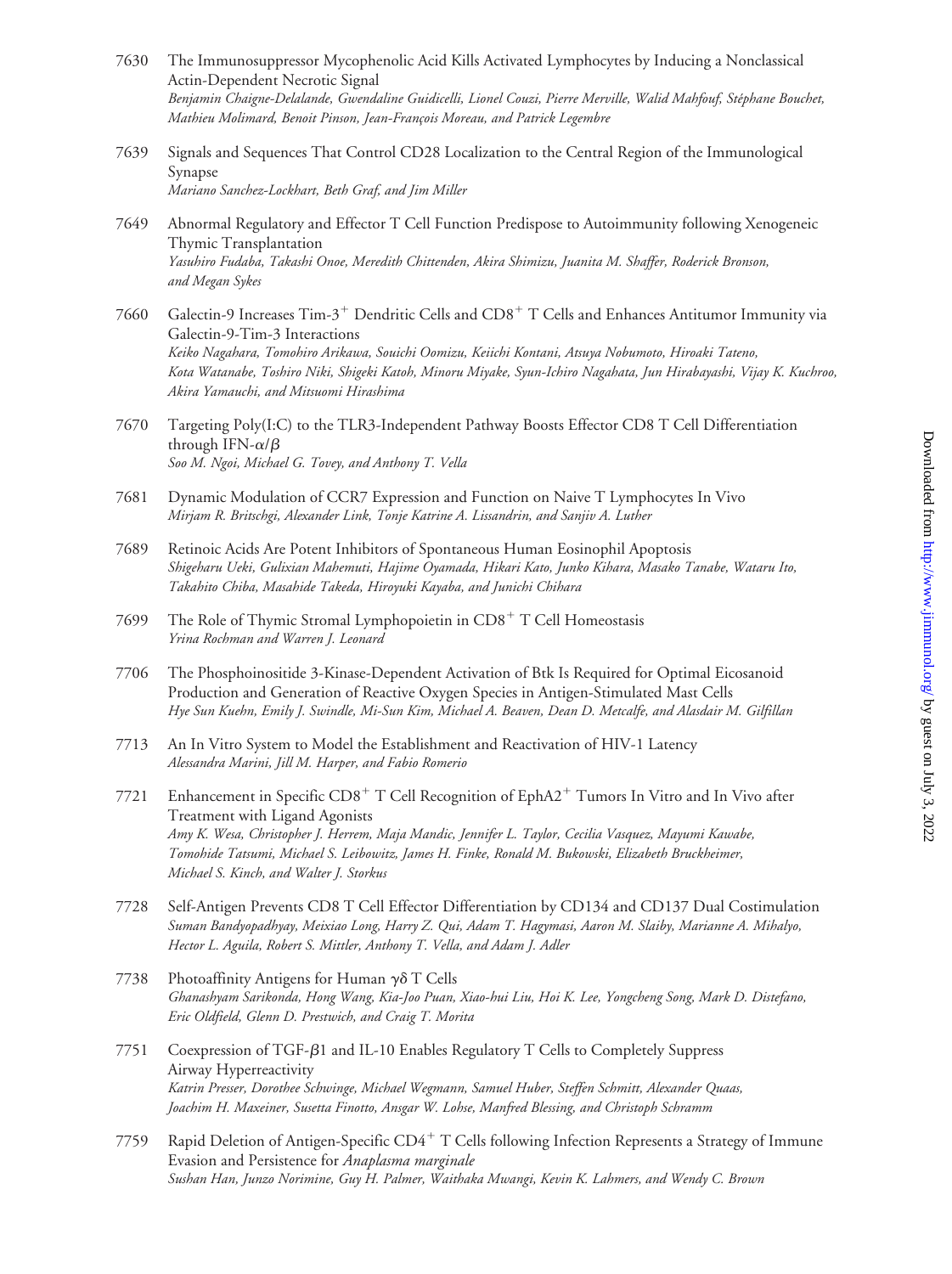- 7770 T Cell-Independent Spontaneous Loss of Tolerance by Anti-Double-Stranded DNA B Cells in C57BL/6 Mice *Patricia Y. Tsao, Jing Jiao, Mei Qing Ji, Philip L. Cohen, and Robert A. Eisenberg*
- 7778 Egr2 Is Required for Bcl-2 Induction during Positive Selection *Jens-Peter Holst Lauritsen, Sridevi Kurella, Sang-Yun Lee, Juliette M. Lefebvre, Michele Rhodes, Jose´ Alberola-Ila, and David L. Wiest*
- 7786 TCR Down-Regulation Controls Virus-Specific CD8<sup>+</sup> T Cell Responses *Charlotte Menne´ Bonefeld, Marie¨lle Haks, Bodil Nielsen, Marina von Essen, Lasse Boding, Ann Kathrine Hansen, Jeppe Madura Larsen, Niels Ødum, Paul Krimpenfort, Ada Kruisbeek, Jan Pravsgaard Christensen, Allan Randrup Thomsen, and Carsten Geisler*
- 7800 TNF Receptor-Associated Factor 5 Is Required for Optimal T Cell Expansion and Survival in Response to Infection *Zachary J. Kraus, Jodie S. Haring, and Gail A. Bishop*
- 7810 Granzyme C Supports Efficient CTL-Mediated Killing Late in Primary Alloimmune Responses *Yonas Getachew, Heather Stout-Delgado, Bonnie C. Miller, and Dwain L. Thiele*

#### **Molecular and Structural Immunology**

- 7818 The Magnitude of Thymic Output Is Genetically Determined through Controlled Intrathymic Precursor T Cell Proliferation *Gae¨l Dulude, Remi Cheynier, Dominique Gauchat, Ali Abdallah, Nadia Kettaf, Rafick-Pierre Se´kaly, and Sophie Gratton*
- 7825 An Activation-Induced Cytidine Deaminase-Independent Mechanism of Secondary  $V_H$  Gene Rearrangement in Preimmune Human B Cells *Nancy S. Longo, Gabrielle J. Grundy, Jisoo Lee, Martin Gellert, and Peter E. Lipsky*
- 7835 Induction of A:T Mutations Is Dependent on Cellular Environment but Independent of Mutation Frequency and Target Gene Location *Akiko Ukai, Konomi Ishimaru, Rika Ouchida, Hiromi Mori, Chie Kano, Toshiyuki Moritan, and Ji-Yang Wang*
- 7843 MHC Class II Presentation of gp100 Epitopes in Melanoma Cells Requires the Function of Conventional Endosomes and Is Influenced by Melanosomes *Valentina Robila, Marina Ostankovitch, Michelle L. Altrich-VanLith, Alexander C. Theos, Sheila Drover, Michael S. Marks, Nicholas Restifo, and Victor H. Engelhard*
- 7853 TCR  $\beta$ -Chain Sharing in Human CD8<sup>+</sup> T Cell Responses to Cytomegalovirus and EBV *Vanessa Venturi, Hui Yee Chin, Tedi E. Asher, Kristin Ladell, Phillip Scheinberg, Ethan Bornstein, David van Bockel, Anthony D. Kelleher, Daniel C. Douek, David A. Price, and Miles P. Davenport*
- 7863 TREM-2 Mediated Signaling Induces Antigen Uptake and Retention in Mature Myeloid Dendritic Cells *Suresh Radhakrishnan, Laura N. Arneson, Jadee L. Upshaw, Charles L. Howe, Sara J. Felts, Marco Colonna, Paul J. Leibson, Moses Rodriguez, and Larry R. Pease*
- 7873 The Secretion and Uptake of Lysosomal Phospholipase  $A_2$  by Alveolar Macrophages *Akira Abe, Robert Kelly, Jessica Kollmeyer, Miki Hiraoka, Ye Lu, and James A. Shayman*
- 7882 RGS13 Controls G Protein-Coupled Receptor-Evoked Responses of Human Mast Cells *Geetanjali Bansal, Jeffrey A. DiVietro, Hye Sun Kuehn, Sudhir Rao, Karl H. Nocka, Alasdair M. Gilfillan, and Kirk M. Druey*

#### **Host Defense**

7891 Protective Immunity to Systemic Infection with Attenuated *Salmonella enterica* serovar Enteritidis in the Absence of IL-12 Is Associated with IL-23-Dependent IL-22, but Not IL-17 Silke M. Schulz, Gabriele Köhler, Nicole Schütze, Jens Knauer, Reinhard K. Straubinger, Alissa A. Chackerian, *Ellen Witte, Kerstin Wolk, Robert Sabat, Yoichiro Iwakura, Christoph Holscher, Uwe Mu¨ller, Robert A. Kastelein, and Gottfried Alber*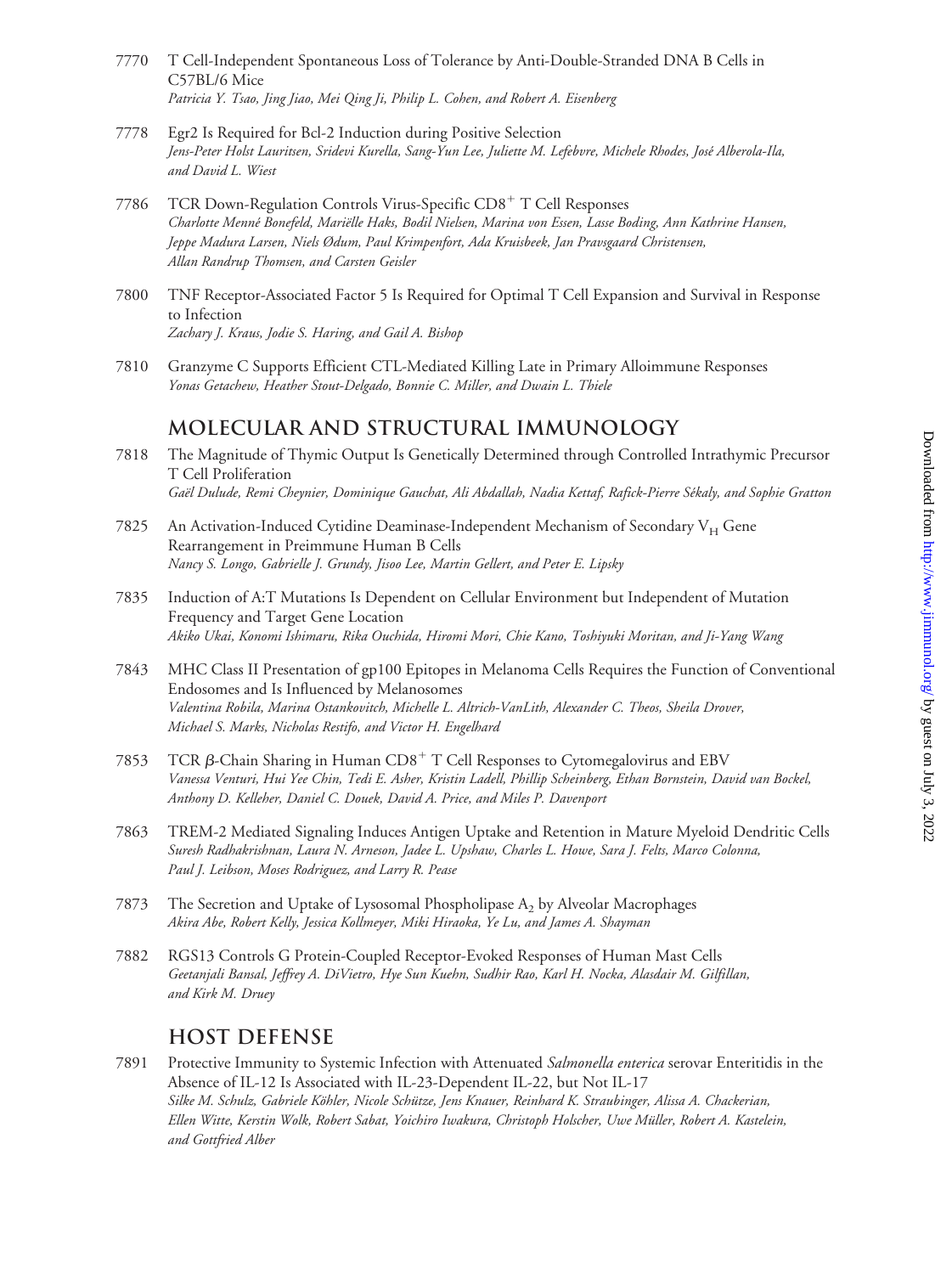- 7902 Complement Receptor of the Ig Superfamily Enhances Complement-Mediated Phagocytosis in a Subpopulation of Tissue Resident Macrophages *Nick N. Gorgani, Jeannie Q. He, Kenneth J. Katschke, Jr., Karim Y. Helmy, Hongkang Xi, Micah Steffek, Philip E. Hass, and Menno van Lookeren Campagne*
- 7909 Mucosal Clearance of Capsule-Expressing Bacteria Requires Both TLR and Nucleotide-Binding Oligomerization Domain 1 Signaling *Tracey A. Zola, Elena S. Lysenko, and Jeffrey N. Weiser*
- 7917 A Novel IFN Regulatory Factor 3-Dependent Pathway Activated by Trypanosomes Triggers IFN- $\beta$  in Macrophages and Fibroblasts *Anne-Danielle C. Chessler, Ludmila R. P. Ferreira, Tun-Han Chang, Katherine A. Fitzgerald, and Barbara A. Burleigh*
- 7925 Nod2-Dependent Th2 Polarization of Antigen-Specific Immunity Joao Gamelas Magalhaes, Jörg H. Fritz, Lionel Le Bourhis, Gernot Sellge, Leonardo H. Travassos, *Thirumahal Selvanantham, Stephen E. Girardin, Jennifer L. Gommerman, and Dana J. Philpott*
- 7936 Multimerization of Surfactant Protein D, but Not Its Collagen Domain, Is Required for Antiviral and Opsonic Activities Related to Influenza Virus *Mitchell White, Paul Kingma, Tesfaldet Tecle, Nilgun Kacak, Bruce Linders, John Heuser, Erika Crouch, and Kevan Hartshorn*
- 7944 Interaction between *RANTES* Promoter Variant and *CCR532* Favors Recovery from Hepatitis B *Chloe L. Thio, Jacquie Astemborski, Rasmi Thomas, Timothy Mosbruger, Mallory D. Witt, James J. Goedert, Keith Hoots, Cherie Winkler, David L. Thomas, and Mary Carrington*
- 7948 Identification of Human T Cell Antigens for the Development of Vaccines against *Mycobacterium tuberculosis Sylvie Bertholet, Gregory C. Ireton, Maria Kahn, Jeffrey Guderian, Raodoh Mohamath, Nicole Stride, Elsa M. Laughlin, Susan L. Baldwin, Thomas S. Vedvick, Rhea N. Coler, and Steven G. Reed*
- 7958 The Number of Respiratory Syncytial Virus (RSV)-Specific Memory CD8 T Cells in the Lung Is Critical for Their Ability to Inhibit RSV Vaccine-Enhanced Pulmonary Eosinophilia *Matthew R. Olson, Stacey M. Hartwig, and Steven M. Varga*
- 7969 OX40 Drives Protective Vaccinia Virus-Specific CD8 T Cells *Shahram Salek-Ardakani, Magdalini Moutaftsi, Shane Crotty, Alessandro Sette, and Michael Croft*
- 7977 Aging Mice Exhibit a Functional Defect in Mucosal Dendritic Cell Response against an Intracellular Pathogen *Magali M. Moretto, Elizabeth M. Lawlor, and Imtiaz A. Khan*
- 7985 Dysregulation of CXCR3 Signaling due to CXCL10 Deficiency Impairs the Antiviral Response to Herpes Simplex Virus 1 Infection *Todd R. Wuest and Daniel J. J. Carr*
- 7994 Factor C Acts as a Lipopolysaccharide-Responsive C3 Convertase in Horseshoe Crab Complement Activation *Shigeru Ariki, Shusaku Takahara, Toshio Shibata, Takaaki Fukuoka, Aya Ozaki, Yuichi Endo, Teizo Fujita, Takumi Koshiba, and Shun-ichiro Kawabata*

#### **Inflammation**

- 8002 Inhibitors of TLR8 Reduce TNF Production from Human Rheumatoid Synovial Membrane Cultures *Sandra M. Sacre, Alexandra Lo, Bernard Gregory, Rachel E. Simmonds, Lynn Williams, Marc Feldmann, Fionula M. Brennan, and Brian M. Foxwell*
- 8010 Anti-Inflammatory Effects of Sphingosine Kinase Modulation in Inflammatory Arthritis *Wen-Qi Lai, Anastasia Windy Irwan, Hong Heng Goh, Hwee Siew Howe, David T. Yu, Rafael Valle-On˜ate, Iain B. McInnes, Alirio J. Melendez, and Bernard P. Leung*
- 8018 SOCS1 Regulates the IFN but Not NFKB Pathway in TLR-Stimulated Human Monocytes and Macrophages *Cecilia M. Preˆle, Eleanor A. Woodward, Jacqueline Bisley, April Keith-Magee, Sandra E. Nicholson, and Prue H. Hart*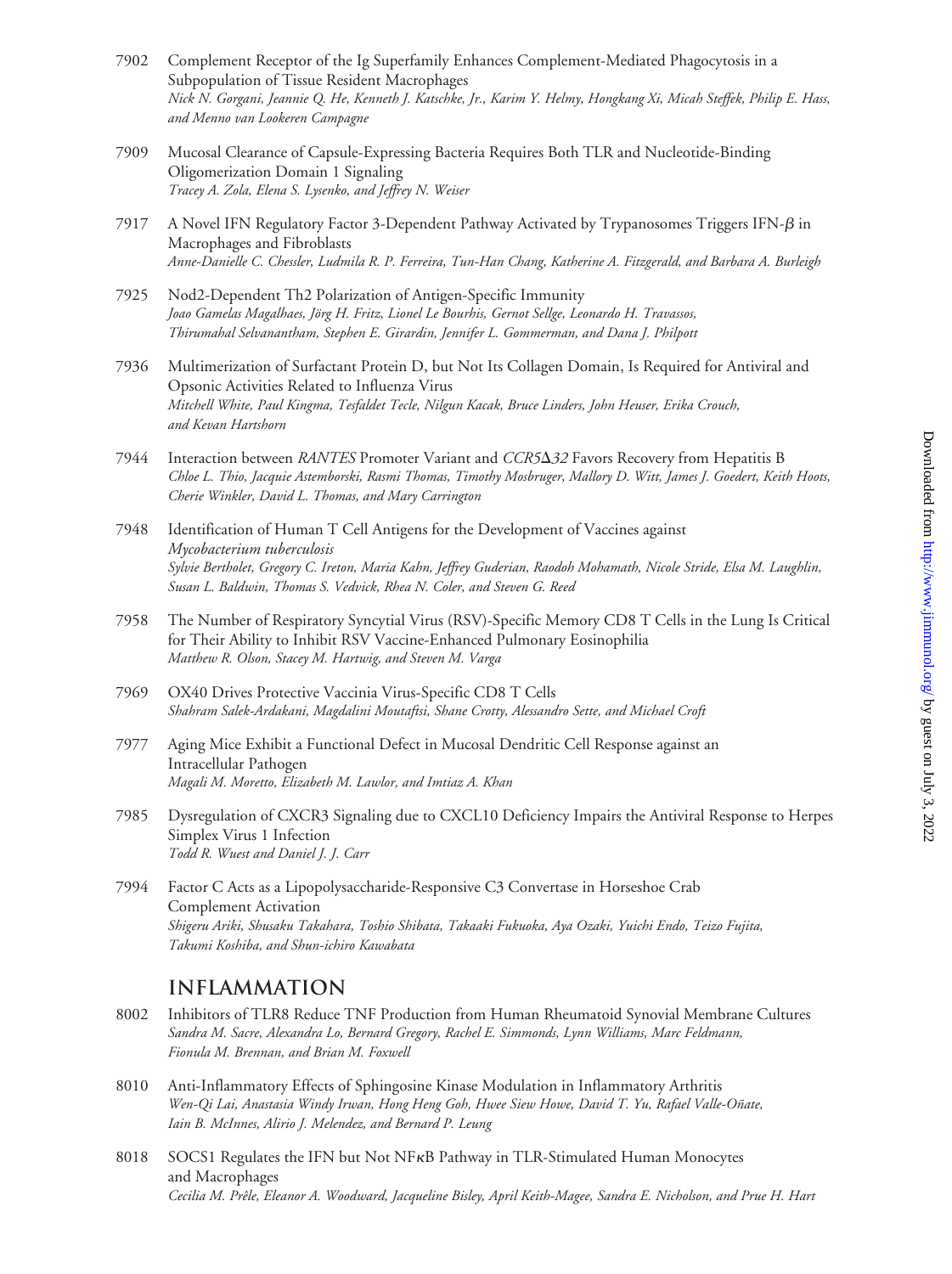- 8027 Transgenic Expression of Cyclooxygenase-2 in Hepatocytes Accelerates Endotoxin-Induced Acute Liver Failure *Chang Han, Guiying Li, Kyu Lim, Marie C. DeFrances, Chandrashekhar R. Gandhi, and Tong Wu*
- 8036 Persistence of Lung CD8 T Cell Oligoclonal Expansions upon Smoking Cessation in a Mouse Model of Cigarette Smoke-Induced Emphysema *Gregory T. Motz, Bryan L. Eppert, Guangyun Sun, Scott C. Wesselkamper, Michael J. Linke, Ranjan Deka, and Michael T. Borchers*
- 8044 Multidrug Resistance-Associated Transporter 2 Regulates Mucosal Inflammation by Facilitating the Synthesis of Hepoxilin  $A_3$ *Michael Pazos, Dario Siccardi, Karen L. Mumy, Jeffrey D. Bien, Steve Louie, Hai Ning Shi, Karsten Gronert, Randall J. Mrsny, and Beth A. McCormick*
- 8053 Infiltrated Neutrophils Acquire Novel Chemokine Receptor Expression and Chemokine Responsiveness in Chronic Inflammatory Lung Diseases *Dominik Hartl, Susanne Krauss-Etschmann, Barbara Koller, Peter L. Hordijk, Taco W. Kuijpers, Florian Hoffmann, Andreas Hector, Ernst Eber, Veronica Marcos, Iris Bittmann, Oliver Eickelberg, Matthias Griese, and Dirk Roos*
- 8068 A Novel Targeted Inhibitor of the Alternative Pathway of Complement and Its Therapeutic Application in Ischemia/Reperfusion Injury *Yuxiang Huang, Fei Qiao, Carl Atkinson, V. Michael Holers, and Stephen Tomlinson*
- 8077 Sulfatide, a Major Lipid Component of Myelin Sheath, Activates Inflammatory Responses As an Endogenous Stimulator in Brain-Resident Immune Cells *Sae-Bom Jeon, Hee Jung Yoon, Se-Ho Park, In-Hoo Kim, and Eun Jung Park*
- 8088 CD40-Induced Signaling in Human Endothelial Cells Results in mTORC2- and Akt-Dependent Expression of Vascular Endothelial Growth Factor In Vitro and In Vivo *Olivier Dormond, Alan G. Contreras, Esther Meijer, Dipak Datta, Evelyn Flynn, Soumitro Pal, and David M. Briscoe*

#### **Clinical Immunology**

- 8096 Promiscuous Interaction between Gold-Specific T Cells and APCs in Gold Allergy *Hideo Hashizume, Naohiro Seo, Taisuke Ito, Masahiro Takigawa, and Hiroaki Yagi*
- 8103 Deficiency of HIV-Gag-Specific T Cells in Early Childhood Correlates with Poor Viral Containment *SiHong Huang, Jacqueline Dunkley-Thompson, YanHua Tang, Eric A. Macklin, Julianne Steel-Duncan, Indira Singh-Minott, Elizabeth G. Ryland, Monica Smikle, Bruce D. Walker, Celia D. C. Christie, and Margaret E. Feeney*
- 8112 Intrarectal Vaccination with Recombinant Vaccinia Virus Expressing Carcinoembronic Antigen Induces Mucosal and Systemic Immunity and Prevents Progression of Colorectal Cancer *Seunghee Kim-Schulze, Hong Sung Kim, Alberto Wainstein, Dae Won Kim, Wein Cui Yang, Dorota Moroziewicz, Phyllus Y. Mong, Michal Bereta, Bret Taback, Qin Wang, and Howard L. Kaufman*
- 8120 Binding of Rituximab, Trastuzumab, Cetuximab, or mAb T101 to Cancer Cells Promotes Trogocytosis Mediated by THP-1 Cells and Monocytes *Paul V. Beum, David A. Mack, Andrew W. Pawluczkowycz, Margaret A. Lindorfer, and Ronald P. Taylor*
- 8133 In Vivo BLyS/BAFF Neutralization Ameliorates Islet-Directed Autoimmunity in Nonobese Diabetic Mice *Ghazal Zekavat, Susan Y. Rostami, Armen Badkerhanian, Ronald F. Parsons, Brigitte Koeberlein, Ming Yu, Christopher D. Ward, Thi-Sau Migone, Liping Yu, George S. Eisenbarth, Michael P. Cancro, Ali Naji, and Hooman Noorchashm*
- 8145 Differential Expression and Molecular Associations of Syk in Systemic Lupus Erythematosus T Cells *Sandeep Krishnan, Yuang-Taung Juang, Bhabadeb Chowdhury, Abigail Magilavy, Carolyn U. Fisher, Hang Nguyen, Madhusoodana P. Nambiar, Vasileios Kyttaris, Arthur Weinstein, Rena Bahjat, Polly Pine, Violeta Rus, and George C. Tsokos*
- 8153 Restoration of Adenosine Deaminase-Deficient Human Thymocyte Development In Vitro by Inhibition of Deoxynucleoside Kinases *Michelle L. Joachims, Patrick A. Marble, Aletha B. Laurent, Peter Pastuszko, Marco Paliotta, Michael R. Blackburn, and Linda F. Thompson*